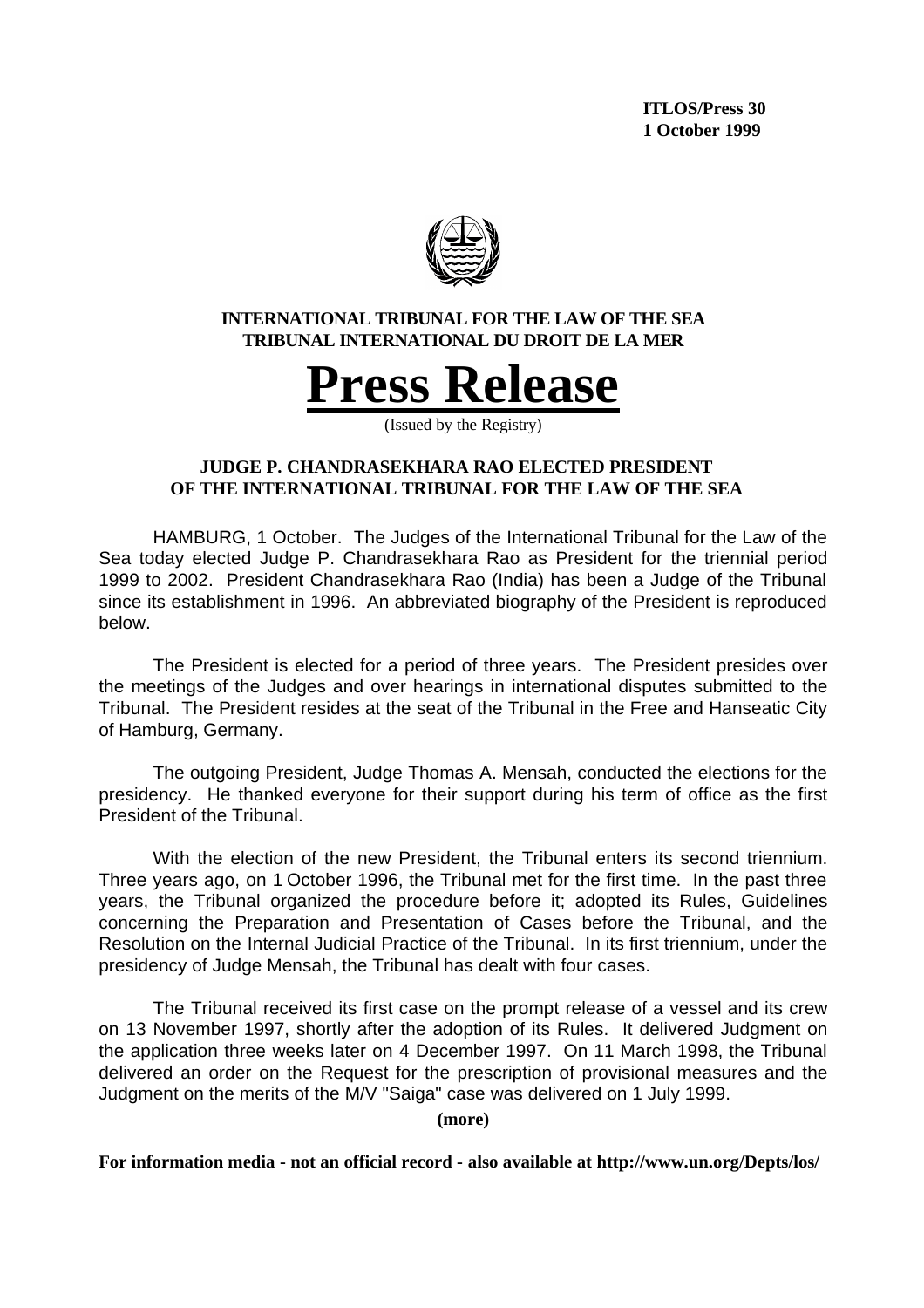### **Press Release ITLOS/Press 30 1 October 1999**

On 30 July 1999, Australia and New Zealand filed Requests for the prescription of provisional measures in the Southern Bluefin Tuna case. Again these Requests were dealt with expeditiously and the Order on the Requests was read on 27 August 1999, less than a month after their filing.

The Tribunal also set up the Chamber of Summary Procedure, the Seabed Disputes Chamber, the Chambers on the Marine Environment and Fisheries, and has established various Committees for its internal organization.

# **President Chandrasekhara Rao P. (Member of the Tribunal since 1 October 1996)**

**Born**: India, 22 April 1936. **Education**: B.A., B.L., M.L., LL.D., University of Madras, India. **Professional Experience**: Research Officer, Indian Society of International Law (1963–1967); Law Officer (1967–1971), Assistant Legal Adviser (1971–1976), Legal and Treaties Division, Ministry of External Affairs; Counsel for the Government of India in the case concerning Appeal relating to the Jurisdiction of the International Civil Aviation Organization Council before the International Court of Justice, The Hague (1972); Legal Adviser to the Permanent Mission of India to the UN, New York (1972–1976); Deputy Legislative Counsel, Additional Legal Adviser, Joint Secretary and Legal Adviser, Additional Secretary (1976–1988), Secretary (1988–1996), Union Ministry of Law; Sole Arbitrator in Government contracts (1979–1983); Secretary-General, International Center for Alternative Dispute Resolution, New Delhi (1995–1996); Visiting Professor of Law: Osmania University, Hyderabad (1994–present), Kakatiya University, Warangal (1994– 1995), University of Madras (1995–1996). **Member**: Board of Editors, *Indian Journal of International Law* (1970–present); Indian Society of International Law (Vice-President 1994–present); Indian delegation to: Legal Sub-Committee on the Peaceful Uses of Outer Space (1969–1973, 1975); International Legal Conference on Marine Pollution Damage, Brussels (1969); UNCTAD Working Group on International Shipping Legislation, Geneva (1969); UN Special Committee on Principles of International Law concerning Friendly Relations and Cooperation among States, Geneva (1970); UN Committee on Peaceful Uses of the Seabed and the Ocean Floor beyond the Limits of National Jurisdiction (1971, 1973); Third UN Conference on the Law of the Sea (1973–1976); UN General Assembly (1972–1975); UNCITRAL (Head of delegation 1972, 1988–1994); Legal Committee of the ICAO (1973); *Ad hoc* Committee on International Terrorism (1973); *Ad hoc* Committee on the UN Charter (1975); Commonwealth Law Ministers Meetings held at Bridgetown (1980); Harare (1986); Christchurch (1990); Port Louis (1993); Kuala Lumpur (1996); Ministeriallevel Meeting of GATT Contracting Parties, Punta del Este, Uruguay (1986); UN Conference on the Liability of Operators of Transport Terminals in International Trade,

#### **(more)**

**For information media - not an official record - also available at http://www.un.org/Depts/los/**